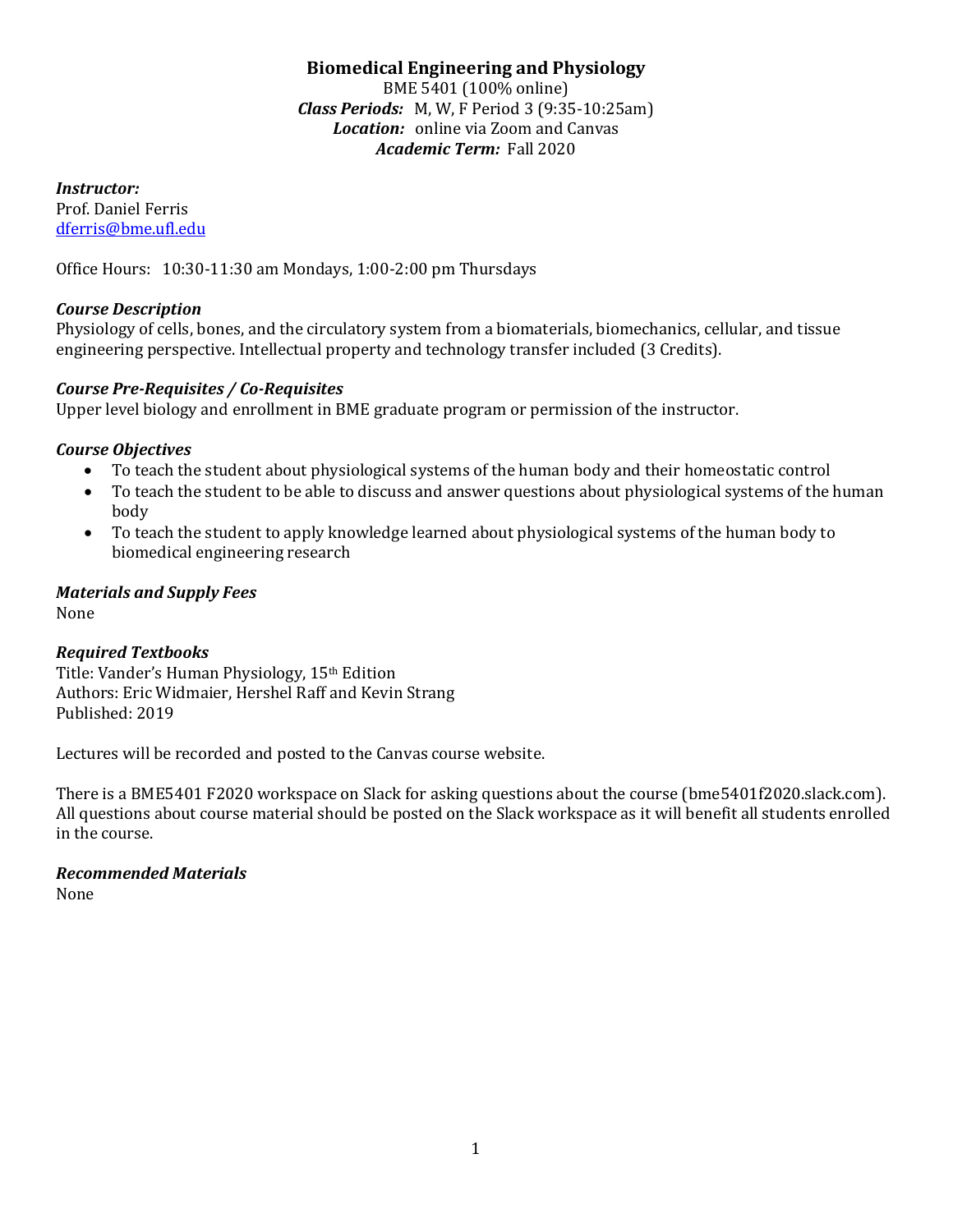# *Course Topics and Schedule\**

Homeostasis (Chapter 1) Chemical Composition of the Body and Its Relation to Physiology (Chapter 2) Cellular Structure, Proteins, and Metabolic Pathways (Chapter 3) Movement of Solutes and Water Across Cell Membranes (Chapter 4) Cell Signaling in Physiology (Chapter 5) Neuronal Signaling and the Structure of the Nervous System (Chapter 6) Sensory Physiology (Chapter 7) Consciousness, the Brain, and Behavior (Chapter 8) Muscle (Chapter 9) Control of Body Movement (Chapter 10) The Endocrine System (Chapter 11) Cardiovascular Physiology (Chapter 12) Respiratory Physiology (Chapter 13) The Kidneys and Regulation of Water and Inorganic Ions (Chapter 14) The Digestion and Absorption of Food (Chapter 15) Regulation of Organic Metabolism and Energy Balance (Chapter 16)

\*The number of topics covered during the semester will be highly dependent on the progress of students, the spread and subsequent ramifications of the COVID-19 pandemic, and the discretion of the instructor.

### *Online Course Recording*

Our class sessions may be audio visually recorded for students in the class to refer back and for enrolled students who are unable to attend live. Students who participate with their camera engaged or utilize a profile image are agreeing to have their video or image recorded. If you are unwilling to consent to have your profile or video image recorded, be sure to keep your camera off and do not use a profile image. Likewise, students who un-mute during class and participate orally are agreeing to have their voices recorded. If you are not willing to consent to have your voice recorded during class, you will need to keep your mute button activated and communicate exclusively using the "chat" feature, which allows students to type questions and comments live. The chat will not be recorded or shared. As in all courses, unauthorized recording and unauthorized sharing of recorded materials is prohibited.

## *Attendance Policy, Class Expectations, and Make-Up Policy*

Lectures will be conducted via Zoom during the scheduled class time. Attendance during the lecture is not required. All lectures will be recorded and posted to the Canvas course site. It would benefit the quality of instruction to have some students online for the lectures to ask questions and provide feedback in real time, but it is not required. There will be weekly quizzes for students to complete. Excused absences must be in compliance with university policies in the Graduate Catalog [\(http://gradcatalog.ufl.edu/content.php?catoid=10&navoid=2020#attendance\)](http://gradcatalog.ufl.edu/content.php?catoid=10&navoid=2020#attendance) and require appropriate documentation. There will not be makeups on quizzes as students will be able to take them anytime during the week. They do not have to be taken during the scheduled class time. The quizzes will be open book, open note.

#### *Evaluation of Grades*

| <b>Assignment</b>     | <b>Total Points</b> | <b>Percentage of Final Grade</b> |
|-----------------------|---------------------|----------------------------------|
| <b>Weekly Quizzes</b> | $100$ each          | 75%                              |
| Final Exam            | 100                 | 25%                              |
| 12/17/2020            |                     |                                  |
| 12:30 PM - 2:30 PM    |                     |                                  |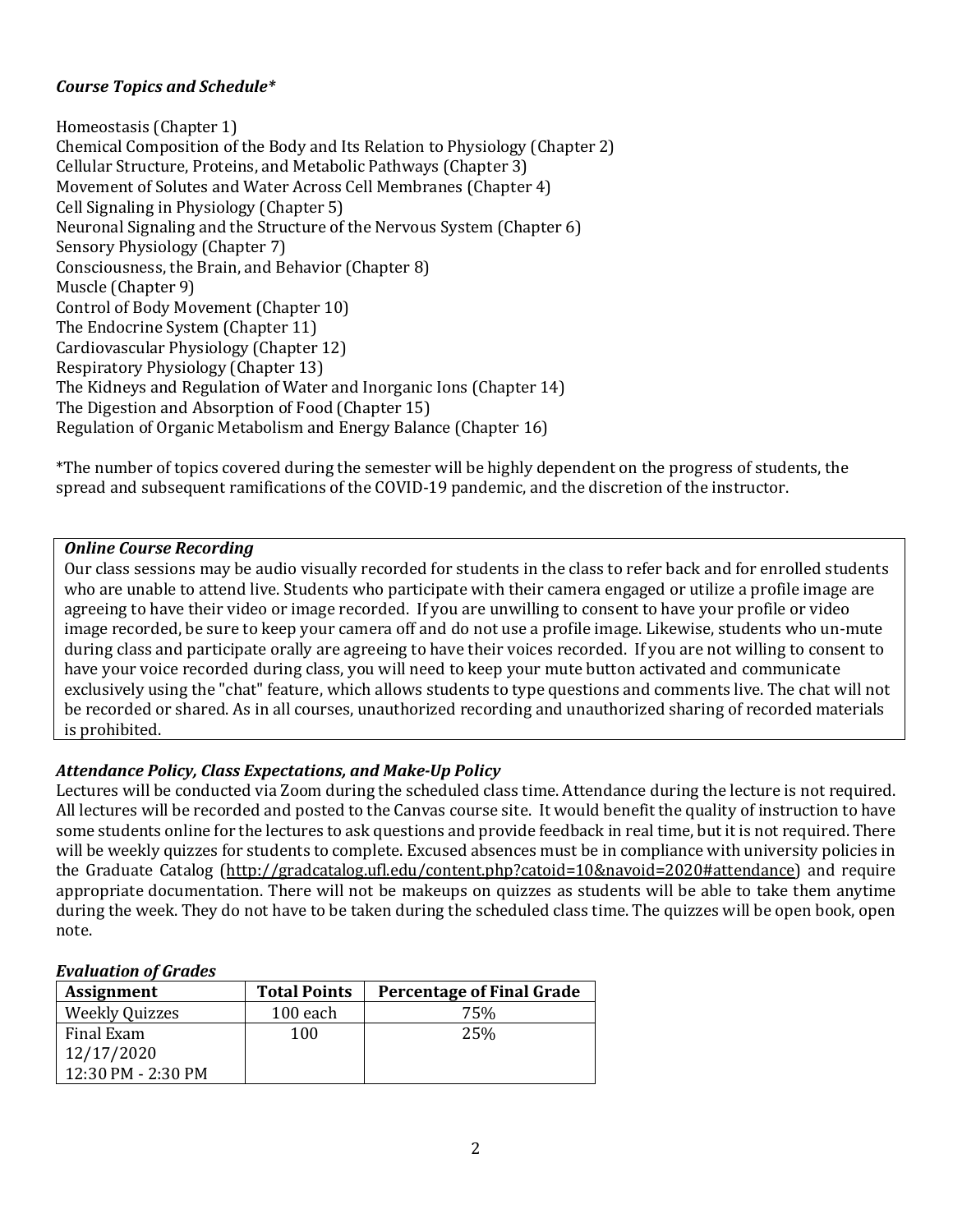## *Grading Policy*

| <b>Percent</b>  | Grade | Grade         |
|-----------------|-------|---------------|
|                 |       | <b>Points</b> |
| 92.50-100%      | A     | 4.00          |
| 90.00-92.49%    | А-    | 3.67          |
| 87.50-89.99%    | B+    | 3.33          |
| 82.50-87.49%    | B     | 3.00          |
| 80.00-82.49%    | B-    | 2.67          |
| 77.50-79.99%    | C+    | 2.33          |
| 72.50-77.49%    | C     | 2.00          |
| 70.00-72.49%    | C-    | 1.67          |
| 67.50-69.99%    | D+    | 1.33          |
| 62.50-67.49%    | D     | 1.00          |
| 60.00-62.49%    | D-    | 0.67          |
| below $60.00\%$ | E.    | 0.00          |

More information on UF grading policy may be found at: <http://gradcatalog.ufl.edu/content.php?catoid=10&navoid=2020#grades>

### *Students Requiring Accommodations*

Students with disabilities who experience learning barriers and would like to request academic accommodations should connect with the disability Resource Center by visiting [https://disability.ufl.edu/students/get-started/.](https://disability.ufl.edu/students/get-started/) It is important for students to share their accommodation letter with their instructor and discuss their access needs, as early as possible in the semester.

#### *Course Evaluation*

Students are expected to provide professional and respectful feedback on the quality of instruction in this course by completing course evaluations online via GatorEvals. Guidance on how to give feedback in a professional and respectful manner is available at [https://gatorevals.aa.ufl.edu/students/.](https://gatorevals.aa.ufl.edu/students/) Students will be notified when the evaluation period opens, and can complete evaluations through the email they receive from GatorEvals, in their Canvas course menu under GatorEvals, or via [https://ufl.bluera.com/ufl/.](https://ufl.bluera.com/ufl/) Summaries of course evaluation results are available to students a[t https://gatorevals.aa.ufl.edu/public-results/.](https://gatorevals.aa.ufl.edu/public-results/)

#### *University Honesty Policy*

UF students are bound by The Honor Pledge which states, "We, the members of the University of Florida community, pledge to hold ourselves and our peers to the highest standards of honor and integrity by abiding by the Honor Code. On all work submitted for credit by students at the University of Florida, the following pledge is either required or implied: "On my honor, I have neither given nor received unauthorized aid in doing this assignment." The Honor Code [\(https://sccr.dso.ufl.edu/policies/student-honor-code-student-conduct-code/\)](https://sccr.dso.ufl.edu/policies/student-honor-code-student-conduct-code/) specifies a number of behaviors that are in violation of this code and the possible sanctions. Furthermore, you are obligated to report any condition that facilitates academic misconduct to appropriate personnel. If you have any questions or concerns, please consult with the instructor or TAs in this class.

## *Commitment to a Safe and Inclusive Learning Environment*

The Herbert Wertheim College of Engineering values broad diversity within our community and is committed to individual and group empowerment, inclusion, and the elimination of discrimination. It is expected that every person in this class will treat one another with dignity and respect regardless of gender, sexuality, disability, age, socioeconomic status, ethnicity, race, and culture.

If you feel like your performance in class is being impacted by discrimination or harassment of any kind, please contact your instructor or any of the following: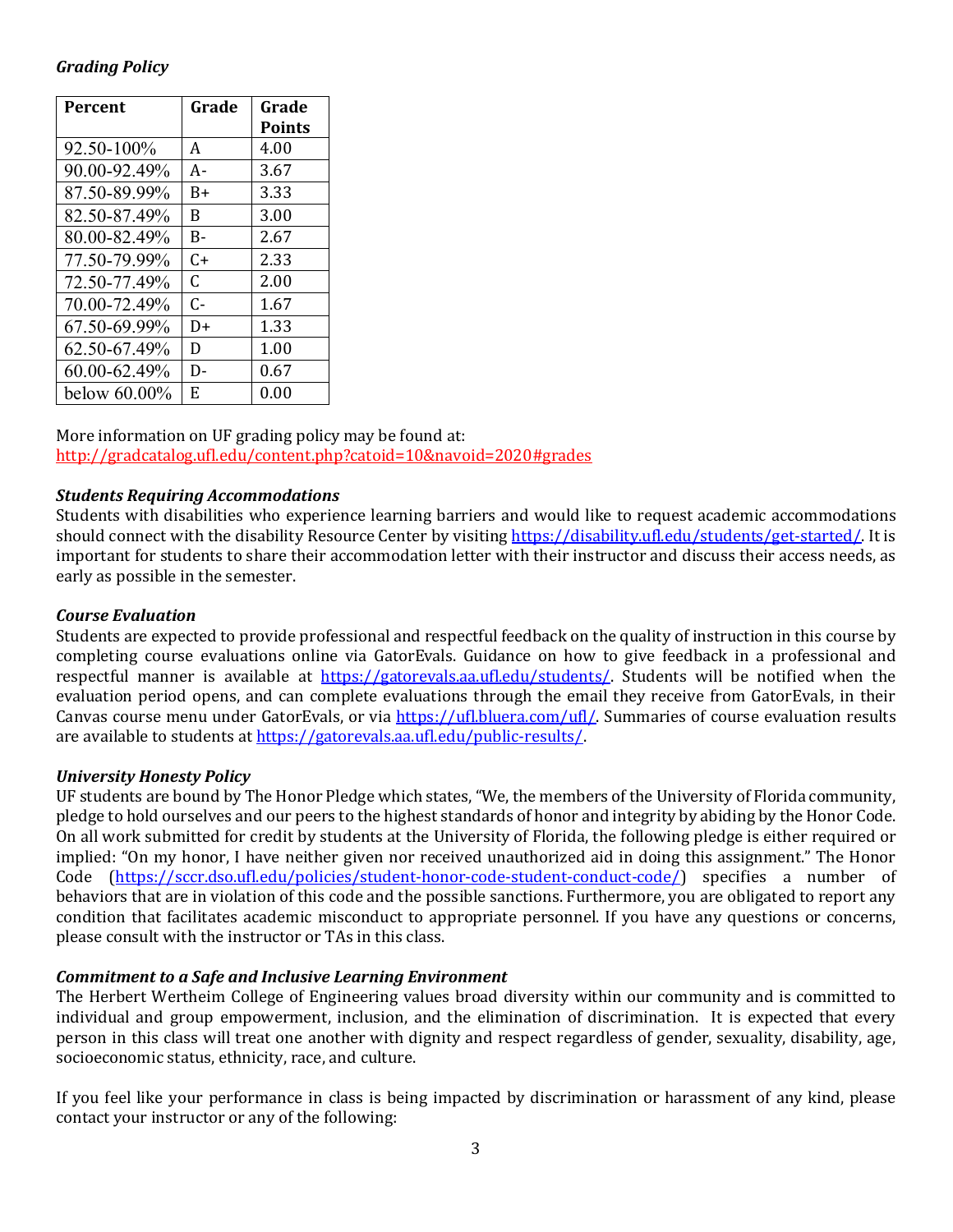- Your academic advisor or Graduate Program Coordinator
- Robin Bielling, Director of Human Resources, 352-392-0903, [rbielling@eng.ufl.edu](mailto:rbielling@eng.ufl.edu)
- Curtis Taylor, Associate Dean of Student Affairs, 352-392-2177, [taylor@eng.ufl.edu](mailto:taylor@eng.ufl.edu)
- Toshikazu Nishida, Associate Dean of Academic Affairs, 352-392-0943[, nishida@eng.ufl.edu](mailto:nishida@eng.ufl.edu)

### *Software Use*

All faculty, staff, and students of the University are required and expected to obey the laws and legal agreements governing software use. Failure to do so can lead to monetary damages and/or criminal penalties for the individual violator. Because such violations are also against University policies and rules, disciplinary action will be taken as appropriate. We, the members of the University of Florida community, pledge to uphold ourselves and our peers to the highest standards of honesty and integrity.

### *Student Privacy*

There are federal laws protecting your privacy with regards to grades earned in courses and on individual assignments. For more information, please see: <https://registrar.ufl.edu/ferpa.html>

### *Campus Resources:*

*Health and Wellness* 

### **U Matter, We Care:**

Your well-being is important to the University of Florida. The U Matter, We Care initiative is committed to creating a culture of care on our campus by encouraging members of our community to look out for one another and to reach out for help if a member of our community is in need. If you or a friend is in distress, please contact [umatter@ufl.edu](mailto:umatter@ufl.edu) so that the U Matter, We Care Team can reach out to the student in distress. A nighttime and weekend crisis counselor is available by phone at 352-392-1575. The U Matter, We Care Team can help connect students to the many other helping resources available including, but not limited to, Victim Advocates, Housing staff, and the Counseling and Wellness Center. Please remember that asking for help is a sign of strength. In case of emergency, call 9-1-1.

**Counseling and Wellness Center:** [http://www.counseling.ufl.edu/cwc,](http://www.counseling.ufl.edu/cwc) and 392-1575; and the University Police Department: 392-1111 or 9-1-1 for emergencies.

## **Sexual Discrimination, Harassment, Assault, or Violence**

If you or a friend has been subjected to sexual discrimination, sexual harassment, sexual assault, or violence contact the **[Office of Title IX Compliance](https://titleix.ufl.edu/)**, located at Yon Hall Room 427, 1908 Stadium Road, (352) 273-1094, [title-ix@ufl.edu](mailto:title-ix@ufl.edu)

**Sexual Assault Recovery Services (SARS)**  Student Health Care Center, 392-1161.

**University Police Department** at 392-1111 (or 9-1-1 for emergencies), o[r http://www.police.ufl.edu/.](http://www.police.ufl.edu/)